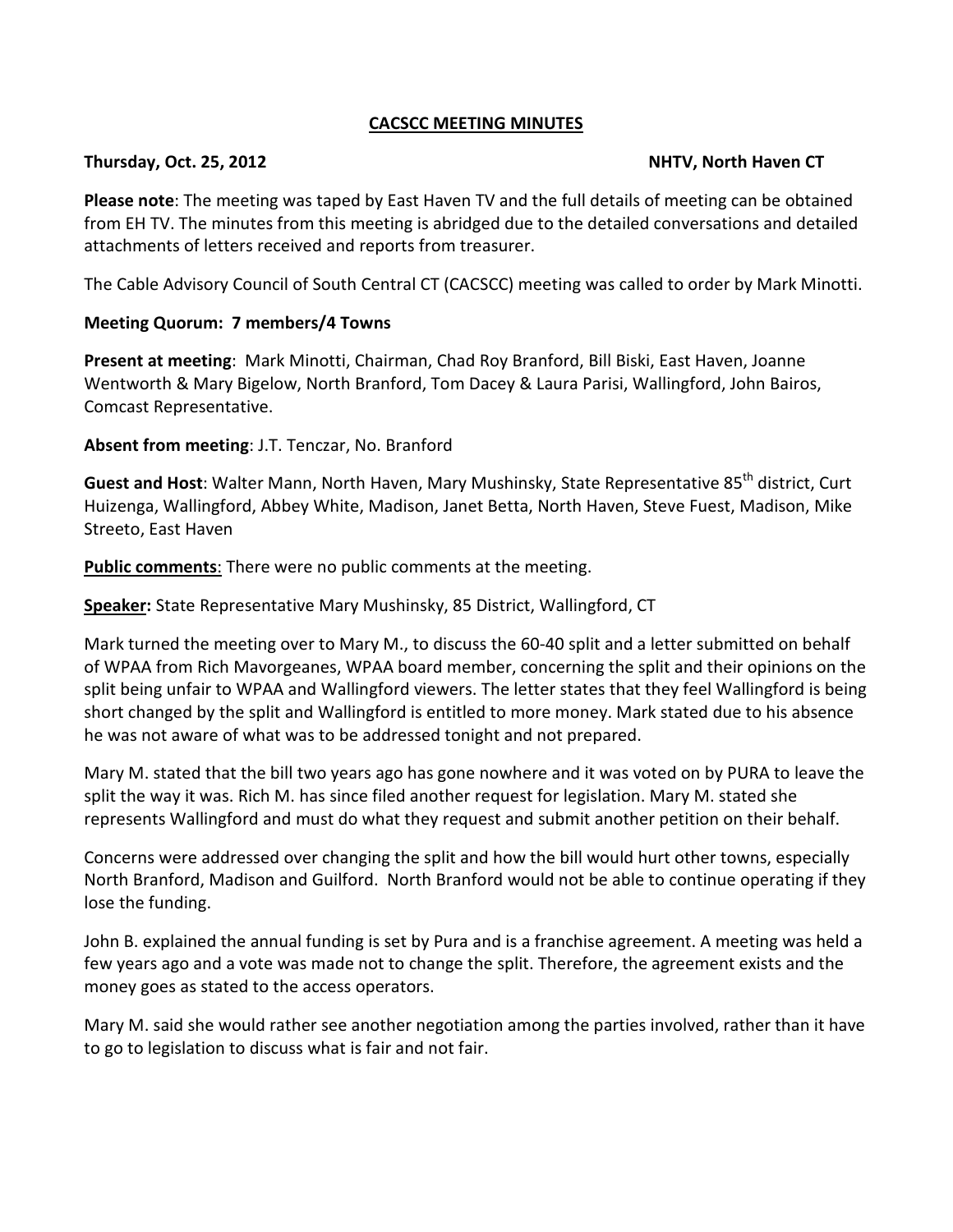Mark then commented, that when the issue over the 40-60 split was first brought up 2 years ago, Sue Huizenga was part of the board and PURA voted against the change and now that they all are in Wallingford it's became unfair and it's concerning, seeing No. Branford would be knocked out totally, North Haven would lose approx. \$1,000, Madison \$8,000, Guilford, \$5,000 and Branford, \$3,000.

Mary M. then brought up the \$5 million in grant money that is sitting there and can't seem to be spent and questioned if there is a way to use some of that money. She also brought up again another negotiation to make grant money useful.

Mark/John stated that the money in grant funds can only be used for Capital improvement and supplies not day to day operation. Mary M questioned if it can be moved internally.

Walter discussed the possibility of changing the language in the use of grant money to "Regular Paid Groups" and not for producers to use.

Mary M. stated her concerns that with state deficit and slow improving economy, the state legislature will look for "fat fund" to raid and do a one- time sweep and take the money.

Suggestions were made to hold a grant writing workshop to educate people on how to apply for grants.

Curt Huizenga said there was a problem with DPUC reviewing grants and they "drag their feet" and grants are not being looked at in a timely fashion. He said Wallingford High School grant was submitted in June and has not been looked at. Curt Huizenga was told there is not enough man power.

Walter Mann stated that North Haven had applied for a grant and did receive it.

Mary Mushinsky suggests an administrative grant that can be used for hiring more people to review the grants.

**Please note:** *Many conversations and comments were made in regards to the split and the unused grant money and can be viewed in its entirety on ETV.* 

In conclusion of multiple discussions over the 60-40 split and the unused grant money the following decisions were made:

-Mary M. will send a copy of the report via email to Tom D to forward to the board for review

-Mark M. stated he feels at this time, it is not a platform for this discussion tonight

-John B. made a motion to table the discussion, take action or let it is based on the PURA decision

-A vote was taken, Mark M. did not vote and it was unanimous to have no vote and take no action at this meeting and would be tabled for future discussion after more is reviewed for a future meeting

-Mark recognized the concerns on the issues, thanked Mary M. for coming and moved on to the Comcast report

(Curt H. and Mary M. left the meeting with Curt H. saying he was not going to let it go)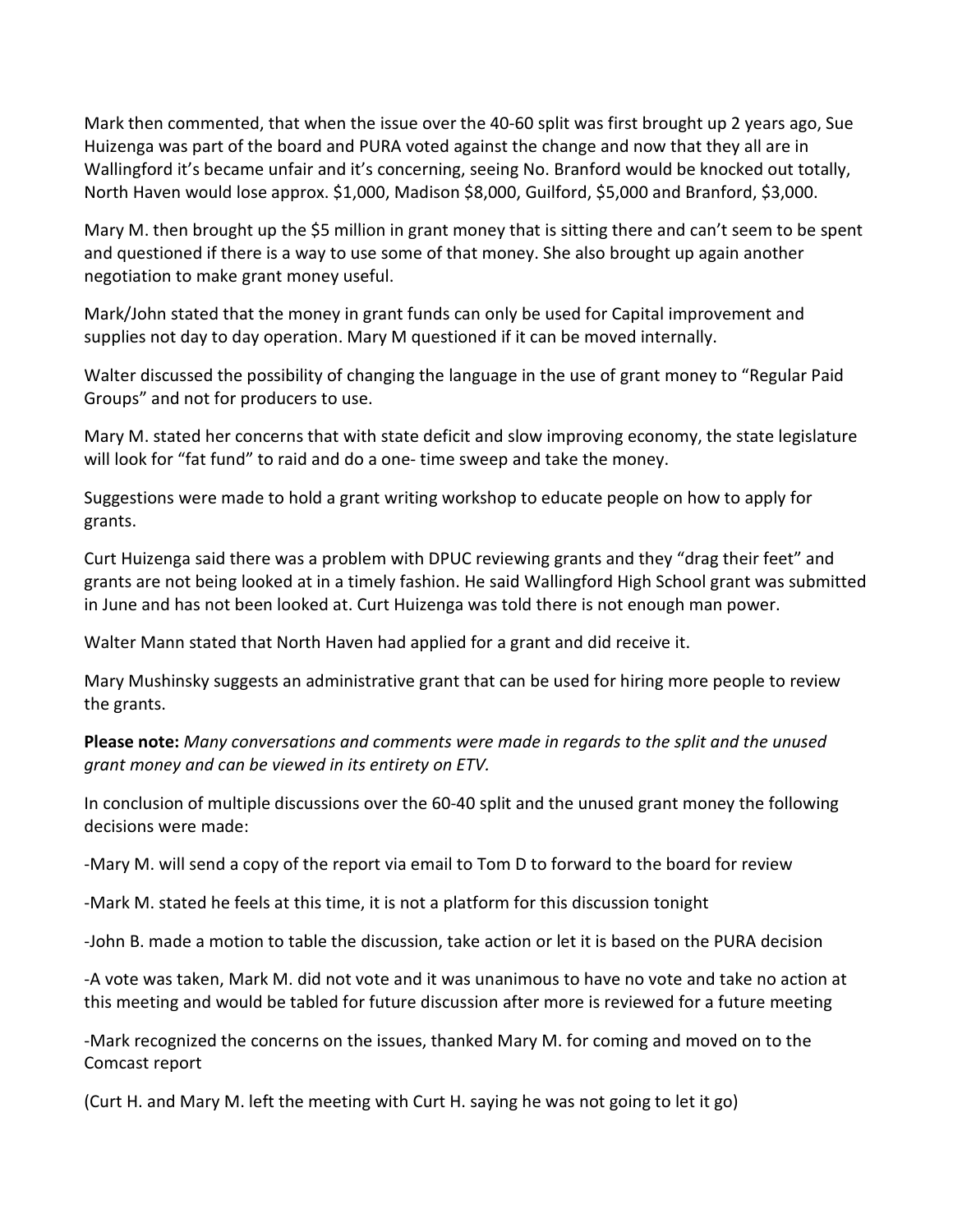**Comcast Reports:** John Bairos gave the Comcast Report.

- Comcast has new programs that brings internet home programs at a reduced price for schools and non-profits
- Starting Sept. 5<sup>th</sup> on Channel 599, there will be European Soccer games both in Spanish and English
- Nov.  $14^{th}$  Comcast acquired new areas, including ATT broadband etc. The existing silver or bronze packages will be transferred and then migrated to an equal priced package.
- Joanne W. asked if there were any senior programs available. John B. said they have senior discounts based on Medicaid programs and age.
- John showed a bracelet from the Comcast Sponsored luncheon today for the "Anti-Bullying" campaign. "Stand Up Speak Out". Miss Teen USA is from CT and is supporting The Anti-Bullying campaign
- Mark M. addressed the complaint letter sent by a Michelle Mohaul of Wallingford. John B. said it is being taken care of and he will find a solution to make her happy. *(a copy of her letter is attached to the minutes)*

**Chairmen's Report:** Mark took the opportunity to thank everyone from the bottom of his heart, for all the heartfelt wishes and the basket sent to the house for his wife who went through cancer surgery. Mark said "the cancer is gone." He read the thank you note from his wife. Mark also addressed his own health issues and was excited to share that his brain tumor was "not cancerous" and is a vascular tumor and he is a candidate for cyber knife surgery to shrink tumor and he is "not going anywhere"!

Mark then state that due to his and his wife's health issues the burden was left on Mary B. to hold up the council and did so while going through the loss of her husband. He wanted to acknowledge her strength and send condolences and make sure her loss was acknowledged and said Mary has "been a rock"

# **Insurance Policy:**

- Mark M. stated the policy is up for renewal in March 2013
- To date, in speaking to insurance company there is no mention on an increase at this time

# **PACTAC Survey:**

- Mark discussed the survey handed out a few meetings ago and asked for it to be sent out again via email. He asked that everyone take the time to fill it out and send it back via his email address: Minottimusic@aol.com
- Mark M. would like feedback from his question, where the council is going? Speakers, workshops, how to get consumers who are not aware of what is going on or what we do? Mark would like everyone's feedback by Dec. 2012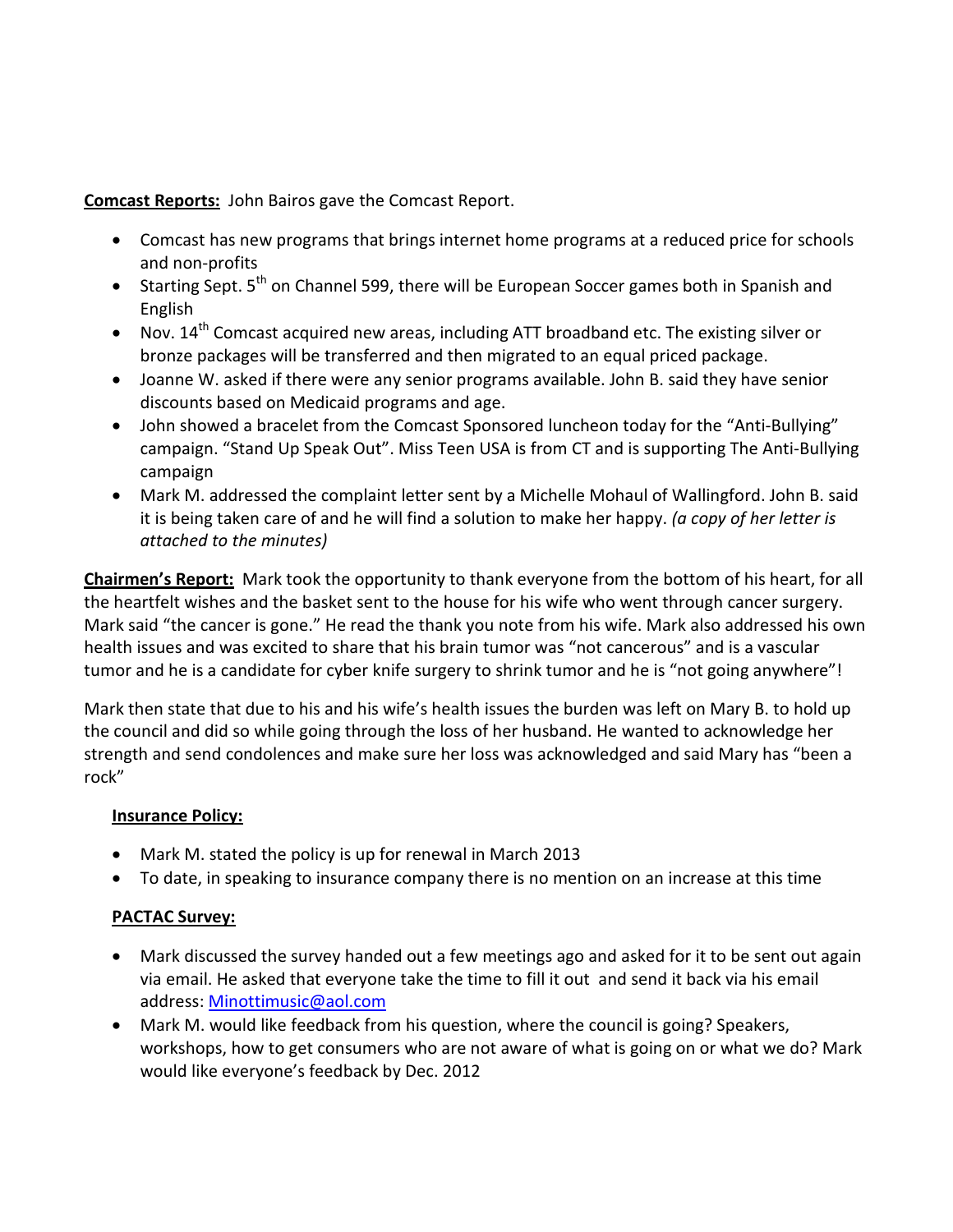**Website:** Mary B. asked Thomas D. how the website was doing.

- Tom D. gave a brief update and stated that the proposed budget and minutes are posted to the website
- He will also post treasurers report
- Joanne W. asked the website address. The Website address is: Http://CableAdvisorycouncilssc.org

#### **New Business:**

#### **Pura Representatives are due in March**

- Madison is still missing one representative
- Guilford still has no representatives
- Branford needs three
- Sue Hoffman is a new representative from No. Haven
- E. Haven has two
- Wallingford can have 5 and still needs one representative and one library and one school/education appointee
- John B. asked that a new roster be sent to him. Tom D. agreed to send an updated roster of all current members to him and the board

#### **PEGS and Training**

- Would like to find ways to get students and others involved in by hosting training sessions
- Abbigal was asked if she can help set up a workshop on how to write grants
- Tom D. will approach Mary M. and Frank F. to see if they are interested in running a workshop

#### **Other Business**

#### **By-Laws**

- There by-laws need to be reviewed and updated. Joanne W. said they had something but it was lost and will have to search the old files and discus at next meeting
- Also need to form a new by-laws committee with new members

**Minutes:** Minutes were reviewed and changes made to correct spelling and deletions and a motion to except the minutes from the last meeting was from Joanne and 2nd from Laura Parisi. All approved.

#### *Treasurer Report: (attached to minutes)*

- Checking account balance is \$4,249.46
- CD account balance is \$14,639.13
- Total balance is \$18,888.59